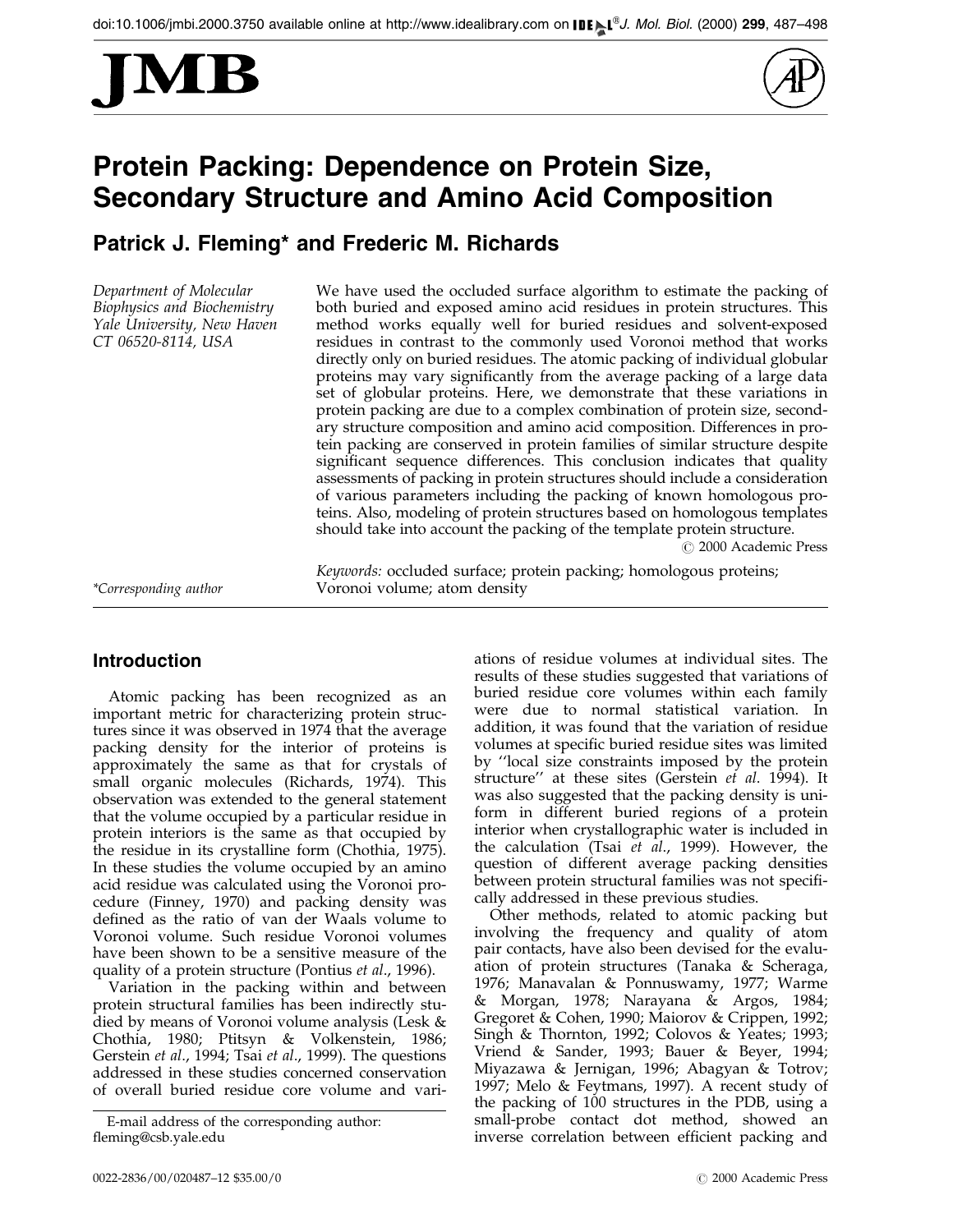crystallographic resolution [\(Word](#page-11-0) et al. 1999). In the highest resolution structures, when hydrogen atoms were properly added, the interdigitation and atomic fitting were highly compact. In addition to evaluation of structural models, packing analyses have proven useful in the prediction of allowed sequences for specific structures [\(Ponder &](#page-11-0) Richards, 1987) and the design of novel proteins [\(Lee & S](#page-11-0)ubbiah, 1991; [Dahiyat](#page-10-0) & Mayo, 1997[; Kono](#page-11-0) et al., 1998).

An alternative to the above methods for calculation of protein packing is the occluded surface algorithm [\(Pattabira](#page-11-0)man et al., 1995; [DeDecke](#page-10-0)r et al., 1996). The occluded surface method calculates two initial parameters; the molecular surface area of each residue occluded by neighboring atoms, and the distance from every occluded molecular surface point to the occluding atom surface. Figure 1 graphically compares the occluded surface method (Figure 1(b)), the small- probe contact dot method (Figure 1(c)) and the Voronoi method (Figure 1(d)) for estimating the packing environment of the CB atom of an alanine residue in a protein structure.

In the occluded surface method (Figure 1(b)) a dot surface is calculated. Each molecular surface dot which is occluded by a neighboring atom has a distance normal associated with it and each dot represents a defined patch of surface area (circles). The distance normal extends to the van der Waals surface of the occluding atom (only selected occluding atoms are shown in the Figure). Surface dots with normals longer than 2.8 A are considered non-occluded and are not shown in Figure 1. One obtains information on both the overall extent of packing interactions (total occluded surface area) and also a measure of the complementarity of packing (distribution of extended normals). In the small-probe contact method (Figure 1(c)) dots are placed on the molecular surface at each point that is 0.25 A or less from a neighboring atom surface. Distance normals may also be calculated from these dots to the contacting atom surface in a manner similar to the occluded surface method. As seen in the example in Figure 1(b) the occluded surface method provides packing information on all atoms defining the packing environment



Figure 1. Methods to evaluate packing. Three different methods to evaluate the packing of the CB atom of Ala20 from ribonuclease A (7rsa) are shown. (a) the Ala20 residue is shown as intersecting van der Waals spheres and in (b), (c) and (d) as ball and stick figures. (a), (b), (c) and (d) Five selected neighboring atoms are also shown as van der Waals spheres; for clarity not all neighboring atoms are shown. (b) Occluded surface method. Surface normals are extended from the molecular surface of the CB atom to the intersection of neighboring van der Waals surfaces. Only those extended normals that intersect another van der Waals surface within a surface to surface distance of 2.8 Å are counted. The CB atom surface area associated with each extended normal is shown as a small circle. The occluded surface (OS) of the CB atom is the sum of the surface areas associated with intersecting normals and the occluded surface packing value (OSP) is a function of both this occluded surface area and the distribution of extended normal lengths as described in Methods. (c) The small probe contact dot method. A dot is placed on the molecular surface of the CB atom wherever this surface is within 0.25 Å of a neighboring van der Waals surface. Packing is estimated as a function of the gap distance between each dot and the neighboring atom's surface [\(Word](#page-11-0) et al., 1999). (d) The Voronoi method. A plane is drawn at the midpoint between the CB van der Waals surface and all neighboring van der Waals surfaces. The intersections of these planes define the Voronoi volume occupied by the CB atom. The packing density is defined as the ratio of van der Waals volume to this Voronoi volume [\(Richards,](#page-11-0) 1974). The Figure was made with the program RIBBONS [\(Carson, 1](#page-10-0)987).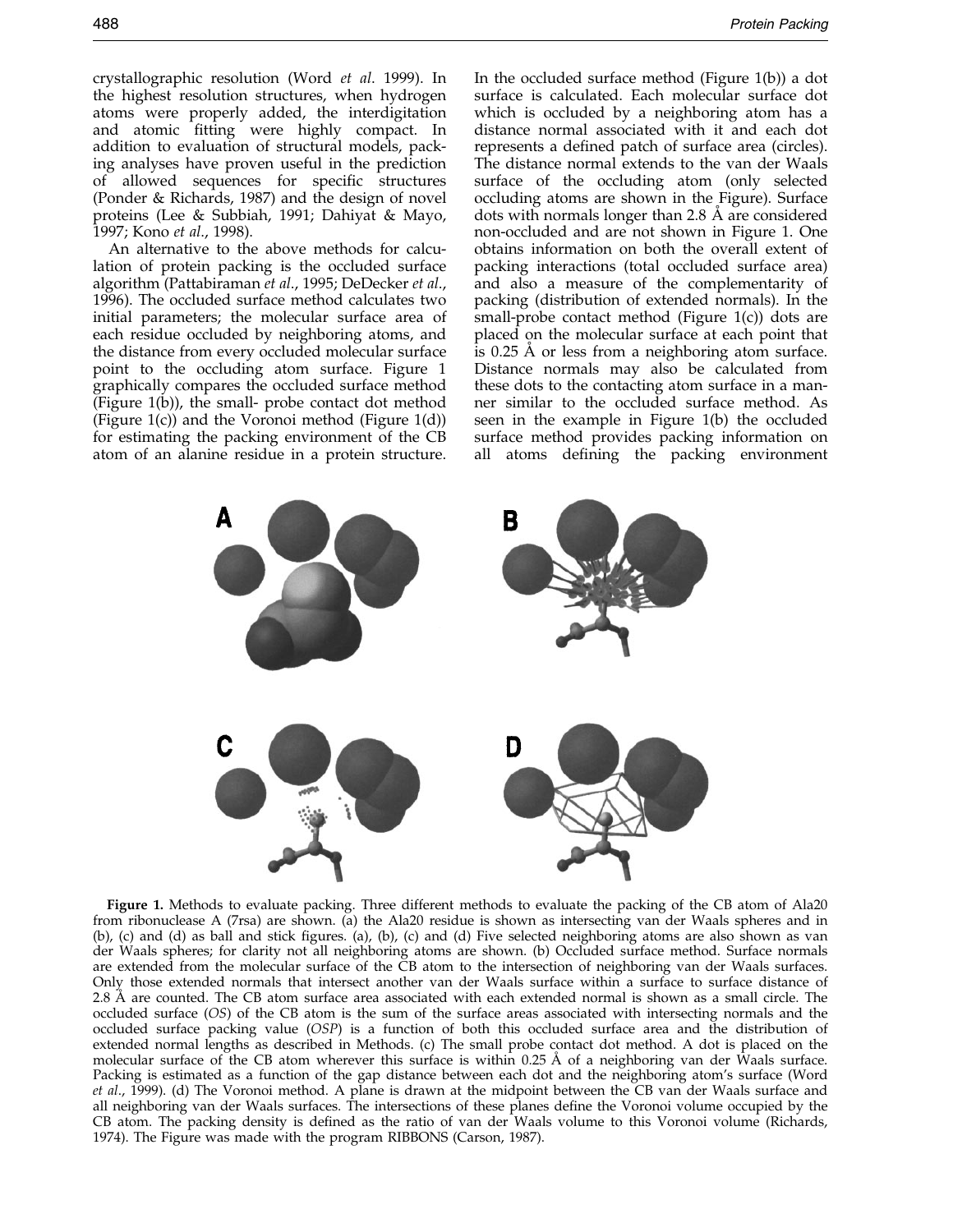around an atom rather than, as in Figure 1(c), just the contacting atoms as in the small-probe contact dot method. The Voronoi method (Figure 1(d)) constructs a plane between the atom in question and each neighboring atom; the intersections of these planes define a convex polyhedron around the specific atom. The smallest polyhedron so constructed defines the Voronoi volume of the atom in question. The Voronoi method has a limitation in that it is most useful only for buried residues. This procedure requires an atom to be surrounded by neighboring atoms but on the protein surface these neighboring atoms frequently belong to water molecules. The exact location of surface water molecules is not known in most cases.

An important aspect of the occluded surface method is that, since packing is estimated only for the residue surface which is occluded by other atoms, the method works equally well for both buried residues and surface residues. Although the packing values of a limited number of X- ray crystal structures have been analyzed and compared using the occluded surface method [\(DeDecke](#page-10-0)r *et al.*, 1996; [Ratnapar](#page-11-0)khi et al., 1998) no extensive comparison of a large data set has been published.

Here, we addressed the question of whether all soluble globular proteins have the same overall atomic packing or have identifiable packing differences. We report the results of an analysis of the atomic packing in a data set of 152 non-homologous, high-resolution protein structures determined by X-ray crystallography and in four different families of proteins. We find that the packing of proteins is dependent on the size of the protein, the content of secondary structure elements and the amino acid composition. Differences in protein packing are conserved in protein families of similar structure.

# Results and Discussion

## Distribution of occluded surface packing values for a data set of protein structures

To determine the distributions of protein packing parameters, we used the occluded surface algorithm to estimate the atomic packing in protein structures. The occluded surface method takes into account two parameters: the surface area of each atom occluded by other atoms and the distance from the occluded surface to the van der Waals surface of occluding atoms (see Figure 1(b)). An occluded surface packing value, OSP, for each residue is calculated from these two parameters as described in Methods. Figure 2 shows the OSP for each residue in the ribonuclease A structure, 7rsa, as an example. The buried residues (defined as residues with zero solvent-accessible surface area) have uniformly large OSP values (filled circles; average, 0.557) compared to the solvent-exposed residues (open diamonds; average, 0.331). The values of OSP for the solvent-exposed residues show more variation than the buried residues,



Figure 2. Residue packing of ribonuclease A. The individual residue occluded surface packing values (OSP) for the ribonuclease structure 7rsa are plotted versus residue number. OSP is an estimate of packing obtained by combining, for each residue, the occluded surface area and distance to occluding atom surfaces and was calculated using the occluded surface algorithm as described in Methods. The filled circles represent the individual OSP values for buried residues (defined as those residues with zero accessible surface area). The open diamonds represent the individual OSP values for solvent-exposed residues (all other residues). Some residues categorized as exposed may have only minor amounts of solvent-accessible surface area and therefore may have large OSP values. An example is Phe8 which has only 3.6  $\AA^2$  of accessible surface area.

reflecting the wider range of occluded surface areas associated with exposed residues. Inspection of the data in Figure 2 readily provides a method to identify those residues most efficiently packed in a protein, including both buried and solventexposed residues. This information may be useful in the design of protein site mutations.

Since buried residues tend to have larger OSP values than surface residues, the average OSP of all residues in a protein should increase with increasing protein size as the number of buried residues relative to surface residues increases. The average OSP for each protein in a data set of 152 non-homologous proteins that range in size from 50 to 753 residues is plotted versus protein size in Figure 3. As seen in Figure 3, the average OSP increases markedly with number of residues per protein up to approximately 200 residues and then increases only slightly with larger proteins. This change in relationship that appears at approximately 200 residues reflects the previously documented observation that the maximum size of protein domains approaches 200 residues [\(Privalov](#page-11-0), 1989). Larger proteins tend to be composed of a number of such domains. Thus the relative number of buried residues, as compared to exposed residues, increases very little for proteins larger than 200 residues and correspondingly the average packing value increases very little for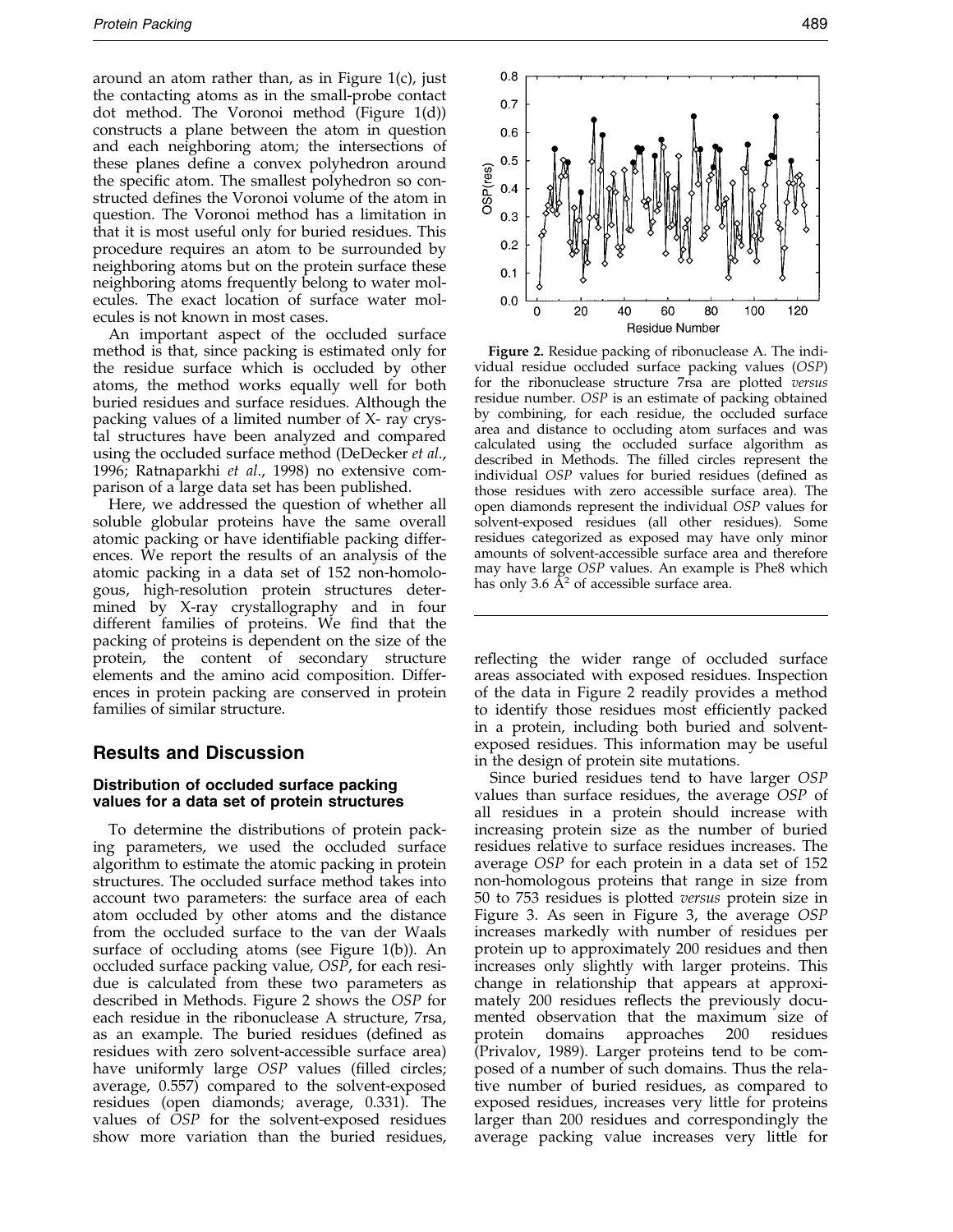

Figure 3. Average protein packing as a function of the total number of residues per protein chain. The average occluded surface packing values (OSP) for each of the 152 non-homologous protein chains in the Supplementary Material are shown. Average packing values are calculated as the average OSP for all residues in each respective protein chain as described in Methods. The two filled circles represent subtilisin Carlsberg (274 residues) and plant ascorbate oxidase (552 residues) which are discussed in the text.

these proteins also. This change in volume to surface area effect is not the only reason for the observed relationship, but it is a contributor. As will be discussed below, the OSP of solventexposed residues also changes with protein size. The filled circles in Figure 3 represent subtilisin Carlsberg (average OSP, 0.416) and plant ascorbate oxidase (average OSP, 0.370). These proteins are representatives of very high and very low OSP values, respectively and are also discussed below.

Although local variations in the packing of buried residues have been observed (Richards, 1974; [Gerstein](#page-10-0) et al., 1994) it has been generally assumed that the average packing of proteins is similar [\(Chothia,](#page-10-0) 1975; [Pontius](#page-11-0) et al., 1996). The results in Figure 3 show, even for proteins larger than 200 residues where the ratio of buried to solventexposed residues does not change a large amount, that the average OSP may vary by between 0.35 and 0.42. In view of the 20 % variation in this measure of packing we have reinvestigated the question of packing differences between proteins. First, we determined if the differences in OSP were reflected in other measures of protein packing. A standard method for estimating protein packing is the Voronoi procedure. The Voronoi method is well known and commonly used but the occluded surface method has an advantage in that it directly estimates the packing of solvent-exposed residues as well as buried residues. Therefore we compared the average OSP and Voronoi packing density for buried residues only in the data set of protein structures. Figure 4(a) shows the average OSP of buried residues for the data set of 152 non-homologous proteins. The average OSP of all buried resi-

dues in the data set is 0.56. Using the current version of the occluded surface algorithm the OSP value obtained for the PHE residue in GLY-PHE-GLY crystals is 0.53. This is in agreement with earlier similar comparisons using the Voronoi method which showed that buried residue packing density in proteins was similar to small molecule crystal packing density [\(Richards](#page-11-0), 1974). The van der Waals volume to Voronoi volume ratios, or packing densities, for buried residues for the same data set of 152 proteins are shown in Figure 4(b). The mean packing density in this data set of proteins is  $0.74$ , a value within the range of  $0.71$ - $0.78$  first reported by Richards using the two proteins, lysozyme and ribonuclease S [\(Richards](#page-11-0), 1974). The range of packing densities (Figure 4(b)) is similar to the range of OSP values (Figure 4(a)). However, for many of the proteins in this data set the number of buried residues is small, especially for proteins with less than 200 total residues (see Figure 4(c)) and therefore meaningful comparisons of the average packing estimates between proteins is difficult when considering only the buried residues.

Of those proteins with more than 200 total residues subtilisin Carlsberg (1cse, 274 total residues, 50 buried residues) has the highest OSP of buried residues (0.590) and plant ascorbate oxidase (1aoz, 552 total residues, 49 buried residues) has the lowest OSP for buried residues (0.523). These are indicated as filled circles in Figure 4. The Voronoi packing densities for these two proteins are also unusually high (0.783) and low (0.708), respectively (see Figure 4(b)). A consideration of the overall OSP for all residues in these two proteins also shows the same trend, although such a comparison



Figure 4. Packing of buried residues. (a) The average occluded surface packing,  $\langle OSP \rangle_{\text{bur}}$ ; (b) average Voronoi packing density, for buried residues only are plotted versus the total number of residues in each protein chain listed in the Supplementary Material. (c) The number of buried residues in each protein is plotted. Buried residues are defined as those with zero accessible surface area. The two filled circles represent subtilisin Carlsberg (274 residues) and plant ascorbate oxidase (552 residues) which are discussed in the text.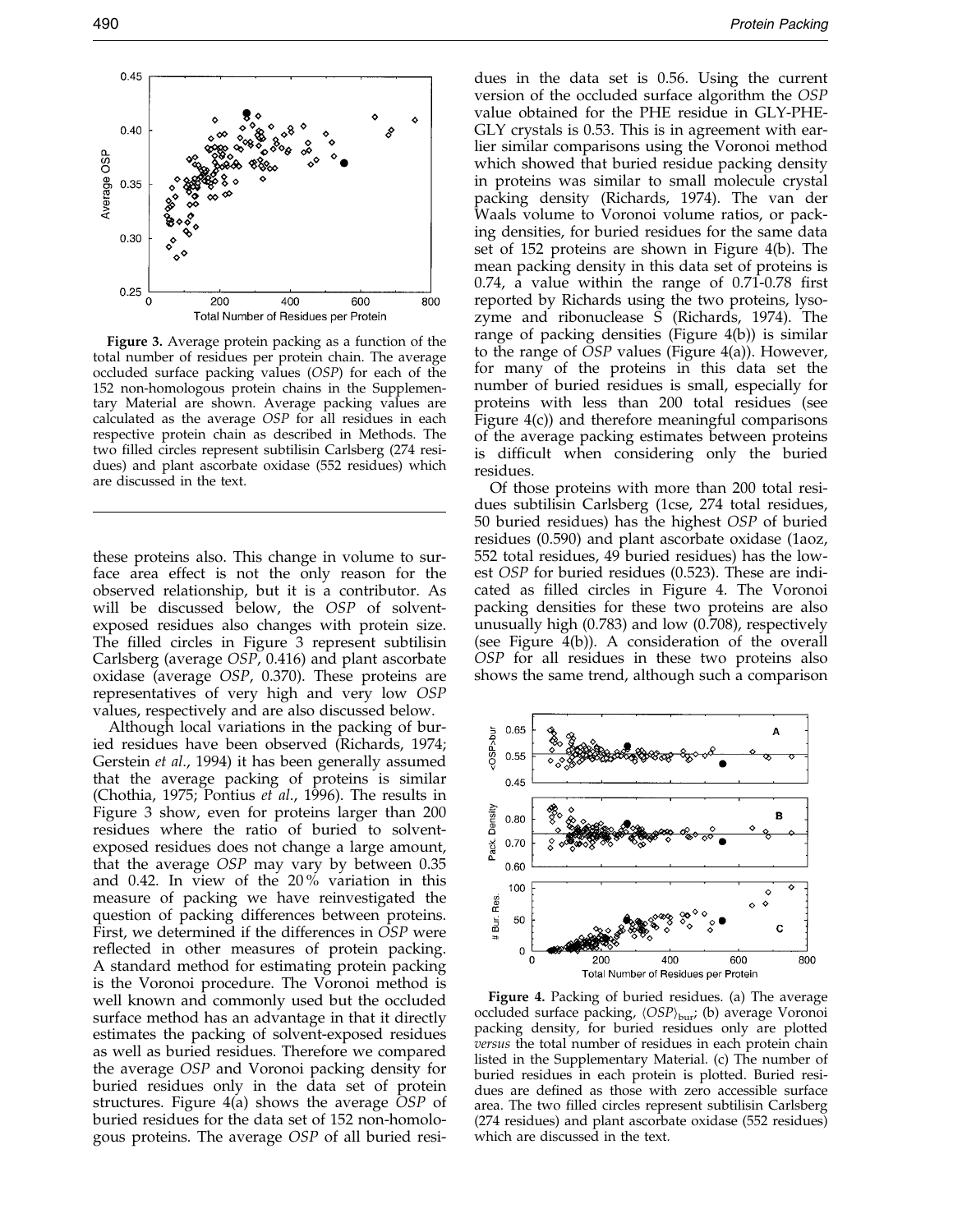must take into account differences in the number of buried residues versus solvent-exposed residues. Below we will explore whether or not the variation of packing seen in Figures 3 and 4 and exemplified by subtilisin Carslberg and plant ascorbate oxidase is due to normal statistical variation or due to real differences between proteins. But first we examine the packing of only the solvent-exposed residues for these proteins.

An advantage of the occluded surface method is that it allows one to directly obtain a packing value for surface residues as well as buried residues. The calculation of OSP combines two parameters: the extended normal distances (ray lengths) to all occluding atoms and the fractional occluded surface area. This combination provides a good estimate of the overall interaction with neighboring protein atoms but means that the OSP depends on the extent of surface occlusion by these neighboring atoms as well as the complementary nature of the interactions. Figure 5(a) shows the average OSP of solvent-exposed residues for the proteins in the data set. Again, the OSP increases rapidly with protein size up to approximately 200 residues and then only slightly with size for larger proteins. Of the two parameters that are combined in the calculation of  $\tilde{O}SP$  only the occluded surface areas of exposed residues increases with protein size, the average ray lengths have no significant correlation with protein size (data not shown).

The occluded surface of an atom in a protein structure is directly related to the atom density surrounding that atom. Therefore the observed change in occluded surface with size of the protein seen in Figure 5(a) may be explained by a change in atom



Figure 5. Packing of solvent exposed residues. (a) The average occluded surface packing,  $\langle OSP\rangle_{\text{exp}}$ , for solventexposed residues only is plotted *versus* the total number of residues in each protein chain listed in the Supplementary Material. (b) the average atom density (expressed as atoms per  $\AA^3$  within a radius of 6.5  $\AA$ ) surrounding solvent-exposed atoms is plotted *versus* the total number of residues in each protein chain. Subtilisin Carlsberg (274 residues) and plant ascorbate oxidase (552 residues) (two filled circles) are discussed in the text.

density surrounding exposed atoms in protein structures. As shown in Figure 5(b), the atom density (expressed as atoms per  $\AA$ <sup>3</sup> within a radius of  $6.5$  A) surrounding solvent-exposed atoms increases with protein size. This dependence is similar to the size-dependence of exposed residue OSP (Figure 5(a)) and explains the change in occluded surface area observed for exposed residues. The relationships of both overall average OSP and exposed residue average OSP with protein size shown in Figures 3 and 5 point out the fact that total van der Waals interactions change in a complex way with increasing protein size. Recently, specific atom densities about different amino acid residues have been extensively categorized [\(Karlin](#page-11-0) et al., 1999). But the dependence of atom densities on protein size was not reported.

However it is important to note that the differences in atom density do not completely account for variations in the observed OSP of exposed residues. For example, the OSP of exposed residues for subtilisin Carslberg and plant ascorbate oxidase follows the same trend seen in buried residue average OSP values; subtilisin has a higher OSP than plant ascorbate oxidase (Figure  $5(a)$ , filled circles). Yet the atom density for exposed residues is not different for these two proteins (Figure  $5(b)$ , filled circles). This latter result indicates that the difference in OSP of exposed residues between these two very differently packed proteins is due to differences in the ray lengths as calculated by the occluded surface method and not to differences in occluded surface areas.

The distributions of ray lengths are a measure of the goodness of fit between the complementary van der Waals surfaces of the interacting atoms. This parameter gives an indication of the atom to atom packing for all atoms in a protein. We calculated the average of ray lengths for each protein in the data set of 152 proteins. The mean for all proteins in the data set is  $0.906$  (SD,  $0.030$ ) Å. Variation in average ray lengths between proteins is similar to the variation seen in OSP shown in Figures 3, 4 and 5 (data not shown). In this measure of packing efficiency the protein subtilisin Carlsberg (274 residues) has shorter than average ray lengths (0.883), indicating high packing efficiency, and plant ascorbate oxidase (552 residues) has longer than average ray lengths (0.961), indicating low packing efficiency. Thus the different packing efficiencies for these two proteins is seen with all calculated packing parameters.

### Variation in average packing is not due to experimental conditions

The results in Figures 3, 4 and 5 show that individual proteins may have average packing parameters that vary as much as 20 %. Is this variation due to experimental differences, to different specific characteristic average packing for individual proteins, or to the expected statistical variation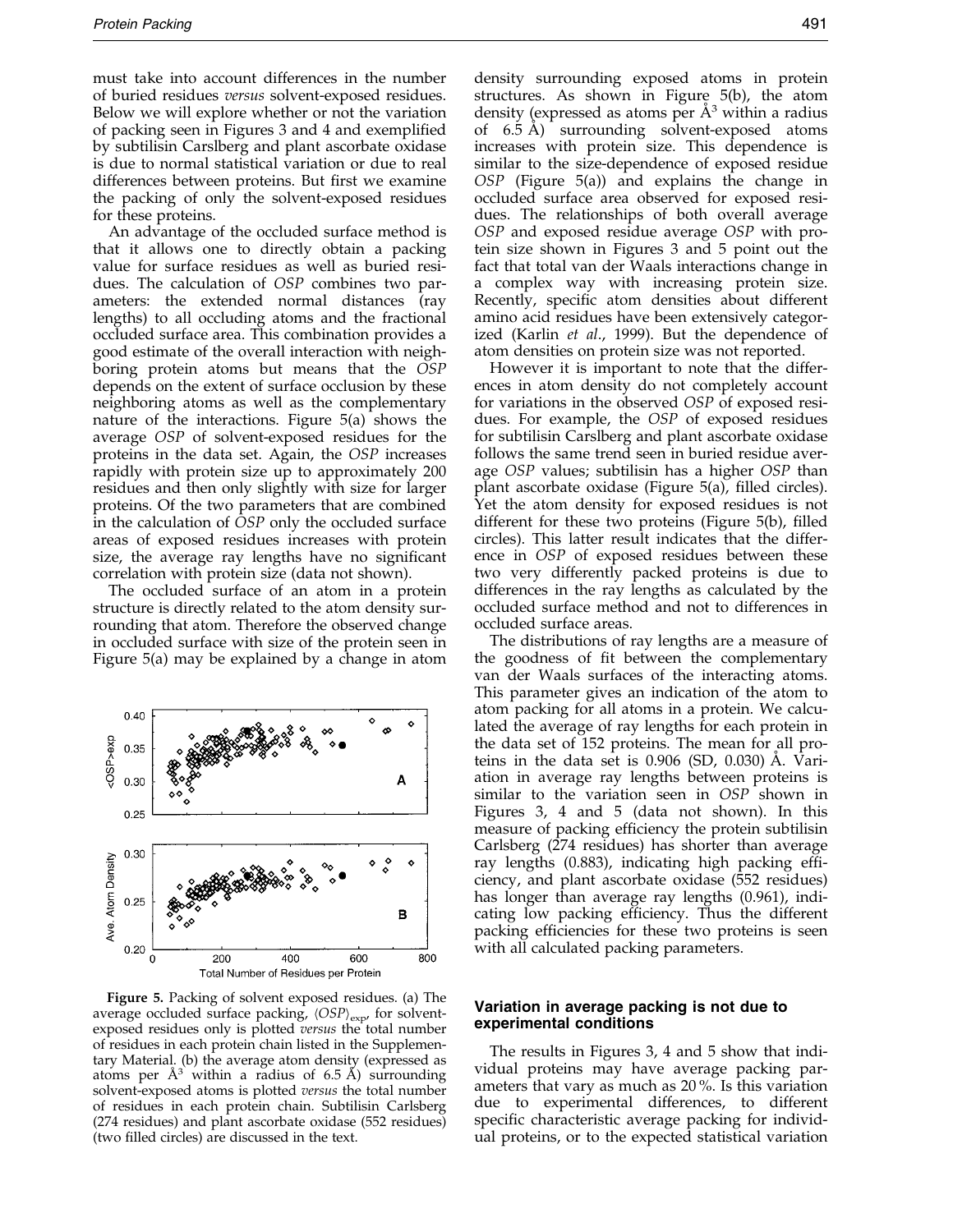described by [Gerstein](#page-10-0) et al. (1994) for protein buried residue volume changes?

One experimental parameter that may result in different packing of X-ray crystal protein structures is the temperature at which data were collected. Many X-ray crystal structures are determined at cryogenic temperatures and others at or near 25 C. [Tilton](#page-11-0) *et al.*  $(1992)$  have determined the crystal structure of ribonuclease A at different temperatures between 50 and  $-172$  °C. They report a 2.7 % decrease of all inter-atomic distances less than 3.25 A as the temperature is decreased over this range. Using the same coordinate data set we observe a 4.5 % increase in the average OSP of buried residues and a 3.8 % increase in overall average OSP in ribonuclease A over this temperature range (data not shown). Similar small changes of average OSP are seen in other proteins whose structures have been determined at both room temperature and cryogenic temperature. For example: trypsinogen (1tgc and 2tgt), crambin (1crn and 1cbn); and elastase (1esa and 3est) all have average OSP differences of less than 2 % at the two temperatures. Thus, temperature alone cannot account for the 20 % range of packing parameters seen above.

Another experimental factor that may introduce variation in the packing of crystal structures is the crystal lattice. Several arguments may be made that different crystal lattice contacts should not be a significant energetic force in determining the overall packing of a protein. The total inter-protein crystal contact area in most protein crystals is less than the contact area in specific protein-protein complexes observed in solution [\(Janin & R](#page-10-0)odier, 1995). Crystal lattice contacts may alter the packing of a few surface residues in a crystalline protein, but the binding energy of these contacts represents a small fraction of the overall conformational energy of a macromolecule. This energy is not large enough to force the macromolecule into conformations that are not readily available to the molecule in solution [\(Dickerso](#page-10-0)n et al., 1994). However, to investigate this question further we calculated the average OSP for hen lysozyme in three different crystal space groups (1hel, P 43 21 2; 2lzt, P 1; 4lyt, P 21). The average OSP for these three structures (0.377, 0.371, 0.376) varies by only 1.4 %. This small difference in overall OSP is despite the fact that the number of residues involved in crystal contacts in the 1hel structure is 33 per protein and in 4lyt the number of residues involved in contacts is only four per protein. Therefore, differences in crystal packing cannot account for the variation in packing values seen in the data set of non-homologous proteins.

Finally, we investigated the variation in occluded surface packing that may be introduced by differences in refinement protocols of the X-ray structures. For this purpose we calculated the average OSP in seven ribonuclease A structures with a resolution of 2.0 Å or better (1afk, 1aqp, 1bel, 1rnx, 1rpg, 1xps, 3rn3) from different laboratories. Four different programs (X-PLOR, Brü[nger,](#page-10-0) 1992; TNT, [Tronrud](#page-11-0) et al., 1987; PROFFT, [Finzel,](#page-10-0) 1987; RESTRAIN, [Driessen](#page-10-0) et al., 1989) were used in the refinement of these seven structures. The average OSP for these seven structures is 0.355 (SD, 0.0044). This represents a variation of 1.2 % and is consistent with the variation seen in different crystal forms for lysozyme described above. From all of these comparisons we expect the variation from experimental sources to be no more than 2 % for the data set of proteins examined here.

## Dependence of average protein packing on secondary structure composition

Since the observed variation from the average seen in the packing parameters of individual proteins is much greater than expected from experimental conditions it is reasonable to consider that the packing of a particular protein is specific for that protein. If, in fact, packing is a differentiating characteristic of a protein it should be conserved in closely similar proteins. Of the two proteins with unusual packing discussed above (subtilisin Carlsberg and plant ascorbate oxidase) only subtilisin Carlsberg has closely similar proteins represented in the PDB. Subtilisin BL from Bacillus (1st3) has 73 % sequence homology to subtilisin Carlsberg and proteinase K from Tritirachium (1pek) has 51 % sequence homology. Both of these similar proteins have unusually high packing efficiency, as seen in the data presented in [Table 1.](#page-6-0) All three proteins have average occluded surface packing greater than 0.41, a value which puts them among the proteins with the highest average OSP (cf. Figure 3). They also have average occluded surface ray lengths less than 0.89, a value shorter than the data set mean of 0.91, and their Voronoi packing densities are all greater than 0.77, well above the mean for proteins (cf. Figure 4). These results suggest that the unusual packing is conserved in this family of proteins. One major difference between subtilisin Carlsberg and plant ascorbate oxidase is that the subtilisin has 30 % of its residues in helical and 19 % in extended strand secondary structure while ascorbate oxidase has only 10 % in helical and 38 % in extended strand. We therefore investigated the dependence of protein packing on the relative composition of secondary structure as an explanation for the differences in observed protein packing. To eliminate effects of differing relative solvent exposures we compared only the average occluded surface ray lengths of whole proteins.

Figure 6 displays the average of occluded surface ray lengths for each protein in the data set versus the percentage of helix or strand in each structure. It can be seen from the results in this Figure that proteins with a higher percentage of helix tend to have shorter occluded surface ray lengths, and proteins with a higher percentage of strand tend to have longer occluded surface ray lengths. In other words, helices appear to be more efficiently packed compared to strands. This trend is also seen in the packing of buried amino acid residues only. All helical buried residues in the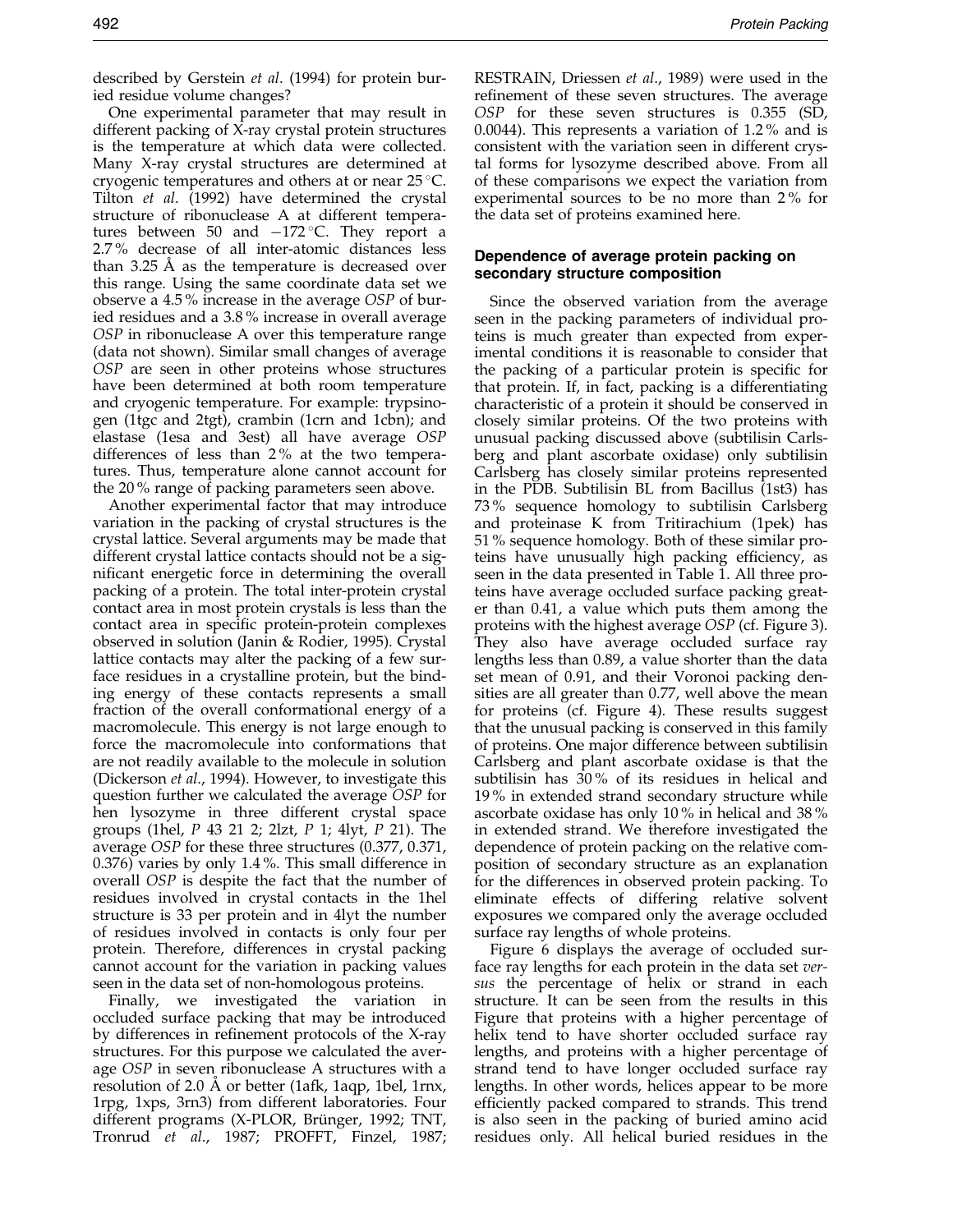<span id="page-6-0"></span>

|  |  |  |  |  |  | Table 1. Comparison of packing for subtilisin-like protein |  |
|--|--|--|--|--|--|------------------------------------------------------------|--|
|--|--|--|--|--|--|------------------------------------------------------------|--|

| <b>PDB</b><br>code | Description                   | Number of<br>residues | Number of<br>buried<br>residues <sup>a</sup> | Seq. homol. <sup>b</sup><br>(%) | Average<br>OSP <sup>c</sup> | Average ray<br>length $(A)^d$ | Voronoi<br>packing<br>density <sup>e</sup> |
|--------------------|-------------------------------|-----------------------|----------------------------------------------|---------------------------------|-----------------------------|-------------------------------|--------------------------------------------|
| 1cse               | Subtilisin Carlsberg          | 274                   | 50                                           | 100                             | 0.416                       | 0.883                         | 0.783                                      |
| 1st3<br>1pek       | Subtilisin BL<br>Proteinase K | 269<br>279            | 45<br>56                                     | 73<br>51                        | 0.415<br>0.437              | 0.886<br>0.880                | 0.775<br>0.820                             |

<sup>a</sup> Buried residues are defined as those residues with zero solvent-accessible surface area as calculated by the program ACCESS using a probe size of 1.4 Å.

b Pairwise sequence homology compared to subtilisin Carlsberg using the program XALIGN.<br>
"Average residue packing value (OSP) calculated with the occluded surface method as described in Methods.<br>
"The occluded surface exte

data set have an average OSP of 0.577 compared to buried residues in extended strand, which have an average OSP of 0.551. The same result is seen in Voronoi packing densities: helical residue average packing density is 0.744 and strand residue packing density is 0.723. Residues in defined turns have a high packing efficiency:  $OSP$  of 0.577 and packing density of 0.794. However, the residues in turns seldom contribute to more than 25 % of a protein and therefore do not influence the overall average packing as much as either helix or strand is able to. From these results it is clear that secondary structure composition may have a significant effect on overall packing.

An interesting extension of the question relating to secondary structure packing is: what are packing interactions between different secondary structural elements? [Table 2](#page-7-0) shows the average partial OSP for all residues in the data set broken down into



Figure 6. Dependence of protein packing on composition of secondary structure. The averages of occluded surface ray lengths were calculated for each protein listed in the Supplementary Material. Ray length is the length (in  $\dot{A}$ ) of the extended normal from an atom surface to its intersection with an occluding atom surface. See Figure 1 for a description of the extended normals. The average ray length is plotted versus the percentage of (a) helix or (b) strand in each protein. A linear regression is shown for the data in (a) and (b) by a continuous line. The mean ray length for all proteins is 0.91 and is indicated by a broken line.

categories by the secondary structure classification of the occluding residue. As expected from the close interaction of strands in beta-sheets, strandstrand interaction shows the highest inter-element packing. Other categories of interactions between specific secondary structure elements show decreased OSP values. Second in packing efficiency is the interaction between residues within the same helical segment. This is primarily due to cross-helix interactions within the backbone atoms. It is this latter class of interactions that cause the high packing associated with helical segments.

Is overall packing conserved in protein families of similar secondary structure other than the subtilisin-like family discussed above? In order to investigate this question we have calculated occluded surface packing within three families of proteins which range in size from approximately 130 residues to approximately 375 residues. The data in [Table 3](#page-7-0) compare the average OSP and occluded surface ray lengths for proteins within the alcohol dehydrogenase, dihydrofolate reductase and lysozyme families from various species. One would expect the OSP to vary between families because of differences in overall geometry giving rise to differences in the ratio of buried residues to solvent-exposed residues and to differences in atom density surrounding individual residues. However, the average OSP data are interesting in two respects. First, the variation in average OSP within each family is small, as indicated by the small standard deviation of OSP values listed in [Table 3.](#page-7-0) This standard deviation represents a variation in OSP of less than 5% from the family mean value. This small variation is evidence for conservation of packing across related proteins with sequence homology of as little as 35 %. Second, as the family with the smallest proteins, one would expect the lysozymes to have the lowest average OSP value, yet the average OSP for the family is 0.379, intermediate between the other two families of larger proteins and high for proteins of only approximately 130 residues (cf. Figure 3).

To estimate the conservation of packing within these protein families independent of protein size and volume to surface ratio, we also calculated the average occluded surface ray lengths for each protein. The average ray length value for the alcohol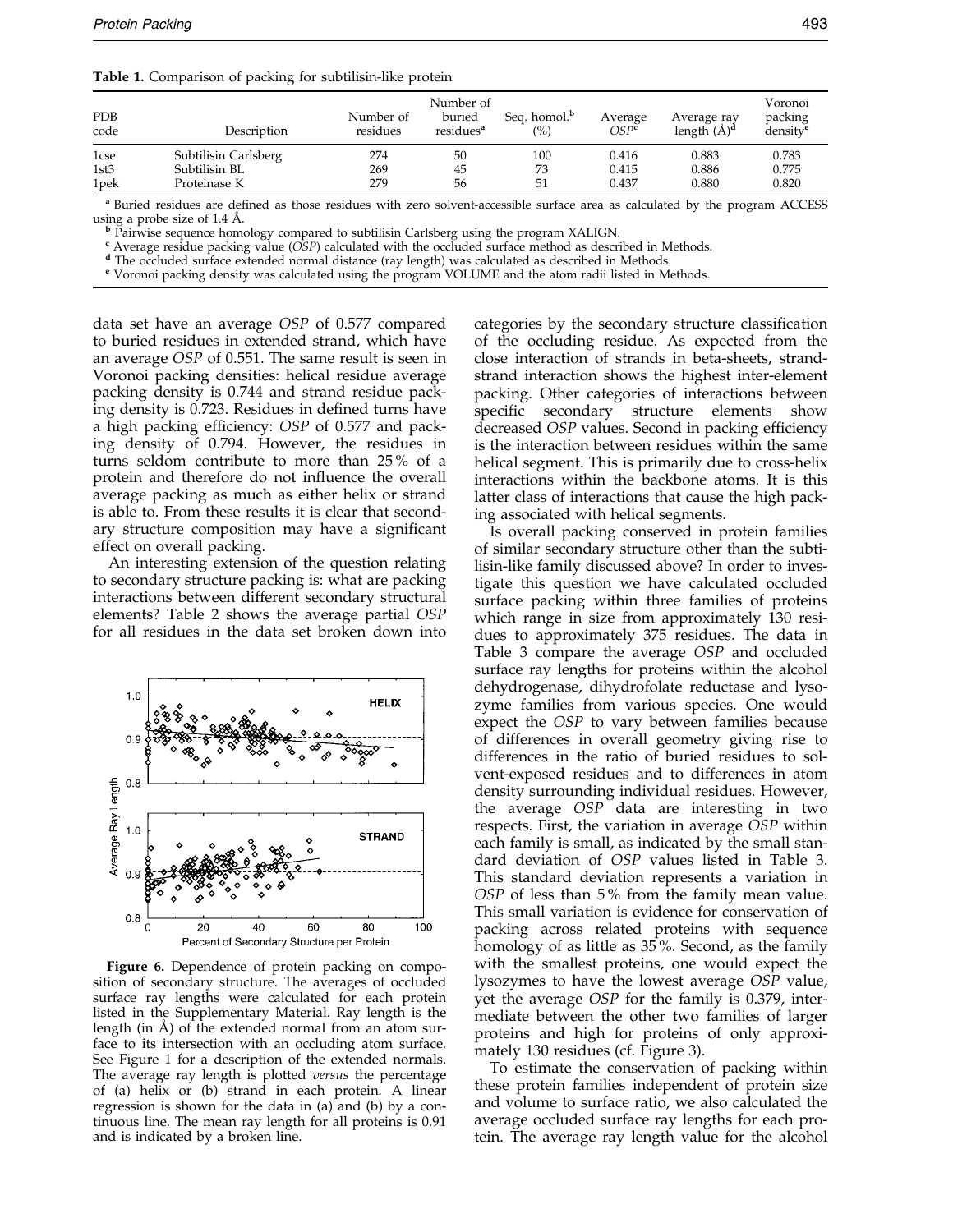<span id="page-7-0"></span>Table 2. Dependence of occluded surface packing on secondary structure interactions

|        | Intra         | >Helix       | >Strand      | >Turn        | >Other       |
|--------|---------------|--------------|--------------|--------------|--------------|
| Helix  | 0.189 (0.085) | 0.122(0.089) | 0.096(0.077) | 0.075(0.061) | 0.079(0.064) |
| Strand | 0.077 (0.040) | 0.097(0.076) | 0.210(0.103) | 0.066(0.061) | 0.085(0.066) |

Each residue in the data set of proteins listed in the Supplementary Material was categorized into one of four secondary structures using the program DSSP. The occluded surface algorithm was used to calculate the  $\tilde{O}SP$ , and the identity of occluding atom, for each occluded surface patch for all residues in the data set. The secondary structure-specific OSP for each residue is calculated as follows:

$$
OSP_{ss} = \frac{[OS_{ss} * \langle 1 - RL \rangle_{ss}]}{MS_{res}}
$$

where  $OS_{ss}$  is the occluded surface area occluded by atoms belonging to residues in helix, strand, turn or other secondary structure,  $MS_{res}$  is total molecular surface of the residue (sum of occluded and non-occluded areas) and RL is the length of the extended normal divided by 2.8 Å. Values in the Table are the average OSP values with standard deviations in parentheses. The secondary structure assignment of the occluded residue is indicated on the left of the Table and the secondary structure assignment of the occluding residue is indicated across the top. Interactions within the same secondary structural element are labeled Intra.

dehydrogenase protein family (0.927; SD, 0.016) is not significantly different from the average ray length value for the dihydrofolate reductase family (0.940; SD, 0.019). However, the lysozyme family average ray length value is significantly lower (0.867; SD, 0.014) than either of these protein families. Here, shorter ray lengths indicate more efficient packing. This difference indicates that the lysozymes are more efficiently packed than the other two families of proteins.

From the data in Table 3 and the data presented in [Table 1](#page-6-0) for subtilisin-like proteins we conclude that differences in packing between proteins appears to be reasonably well conserved in protein families. A partial explanation for the unusually high occluded surface packing of the lysozymes is the high helical content and low extended strand content compared to the other families shown in Table 3. Lysozyme has approximately  $40\%$  helix and  $11\%$  strand, while

| Family and PDB code     | <b>Species</b> | Number<br>of<br>residues | Number<br>of buried<br>residues <sup>a</sup> | Seq.<br>homol. <sup>b</sup><br>$(^{0}_{0})$ | Average OSP <sup>c</sup> | Average ray<br>length $(\AA)^d$ | $\%$<br>Helix <sup>e</sup> | $\frac{0}{0}$<br>Strand <sup>e</sup> |
|-------------------------|----------------|--------------------------|----------------------------------------------|---------------------------------------------|--------------------------|---------------------------------|----------------------------|--------------------------------------|
| Alcohol dehydrogenase   |                |                          |                                              |                                             | 0.391(0.007)             | 0.927(0.016)                    |                            |                                      |
| 1deh                    | Human          | 374                      | 61                                           | 100                                         | 0.392                    | 0.934                           | 28                         | 25                                   |
| 2ohx                    | Horse          | 374                      | 56                                           | 93                                          | 0.384                    | 0.931                           | 29                         | 25                                   |
| 1cdo                    | Cod            | 374                      | 50                                           | 72                                          | 0.385                    | 0.944                           | 31                         | 25                                   |
| 1qor                    | E. coli        | 326                      | 35                                           | 39                                          | 0.390                    | 0.901                           | 35                         | 25                                   |
| 1uok                    | B. cereus      | 558                      | 68                                           | 35                                          | 0.402                    | 0.925                           | 34                         | 19                                   |
| Dihydrofolate reductase |                |                          |                                              |                                             | 0.350(0.005)             | 0.940(0.019)                    |                            |                                      |
| 3dfr                    | L. casei       | 162                      | 11                                           | 100                                         | 0.352                    | 0.941                           | 25                         | 33                                   |
| 4dfr                    | E. coli        | 159                      | 13                                           | 51                                          | 0.347                    | 0.936                           | 26                         | 32                                   |
| 8dfr                    | Chicken        | 186                      | 16                                           | 48                                          | 0.355                    | 0.907                           | 23                         | 34                                   |
| 1drf                    | Human          | 186                      | 14                                           | 47                                          | 0.354                    | 0.948                           | 22                         | 32                                   |
| 1ai9                    | Candida        | 192                      | 18                                           | 49                                          | 0.352                    | 0.943                           | 23                         | 35                                   |
| 1dyr                    | Pneumocystis   | 205                      | 14                                           | 43                                          | 0.341                    | 0.967                           | 25                         | 30                                   |
| Lysozymes               |                |                          |                                              |                                             | 0.379(0.004)             | 0.867(0.014)                    |                            |                                      |
| 4lyt                    | Chicken        | 129                      | 13                                           | 100                                         | 0.376                    | 0.870                           | 41                         | 11                                   |
| 2ihl                    | Quail          | 129                      | 12                                           | 98                                          | 0.375                    | 0.870                           | 40                         | 11                                   |
| 1351                    | Turkey         | 129                      | 14                                           | 97                                          | 0.379                    | 0.888                           | 41                         | 11                                   |
| 1ghl                    | Pheasant       | 129                      | 13                                           | 96                                          | 0.384                    | 0.880                           | 41                         | 11                                   |
| 1hhl                    | Guinea fowl    | 129                      | 11                                           | 96                                          | 0.375                    | 0.870                           | 42                         | 11                                   |
| 11 <sub>mn</sub>        | Trout          | 129                      | 11                                           | 77                                          | 0.379                    | 0.854                           | 38                         | 11                                   |
| 11z1                    | Human          | 130                      | 12                                           | 76                                          | 0.385                    | 0.863                           | 37                         | 12                                   |
| 2eql                    | Horse          | 129                      | 14                                           | 70                                          | 0.379                    | 0.845                           | 40                         | 11                                   |

Table 3. Packing of protein families

<sup>a</sup> Buried residues are defined as those residues with zero solvent-accessible surface area as calculated by the program ACCESS using a probe size of 1.4 Å.

<sup>b</sup> Pairwise sequence homology compared to the first sequence in each family using the program XALIGN.<br>
<sup>c</sup> Average residue packing value (OSP) calculated with the occluded surface method as described in Methods. The bold

 $d$  Ray length is the length of the extended normal from an atom surface to its intersection with an occluding atom surface. See Figure 1 for a description of the extended normals. The numbers listed are the average ray lengths for all residues in each protein; the bold numbers indicate the mean and standard deviation for each family.

 $e$  Each residue was assigned to a secondary structure category using the program DSSP as described in Methods.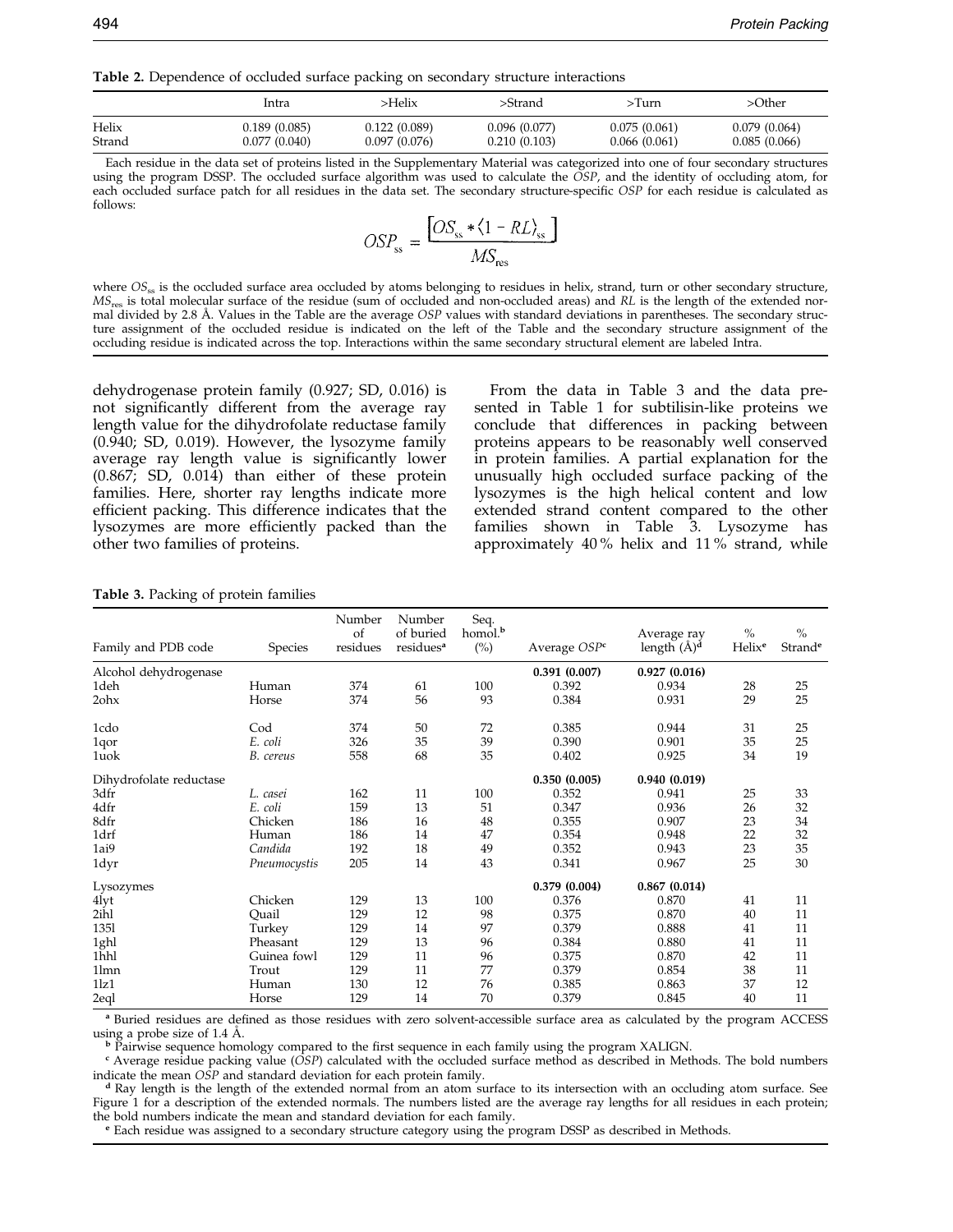the other two families have more equal distributions. However, it is clear from the results shown in Figure 6 that the composition of helix and strand cannot completely explain the overall packing values of a protein.

### Dependence of average protein packing on amino acid composition

Finally, we address the question of whether or not the differences in packing shown here are partially due to amino acid composition differences. To answer this question we calculated the average of occluded surface ray lengths for each amino acid type in the data set of 152 proteins. These results were further divided to indicate the influence of secondary structure on the ray lengths of the amino acid residue in question. The averages of occluded surface ray lengths of each type of amino acid residue, for each general type of secondary structure, are plotted in Figure 7. The residues with shortest average ray lengths are CYS, the aromatic residues Trp and Tyr, and the small residue Gly. The residues with longest ray lengths are the aliphatic residues Val, Ile and Leu. Residues of all types of amino acid residues in helical segments tend to have shorter ray lengths than residues in strand segments in agreement with the results shown in Figure 6 and discussed above. Since cysteine residues have the shortest ray lengths and would be expected to increase packing density in the vicinity of disulfide bonds we asked whether or not the overall packing values of proteins in the data set were correlated with percentage of cysteine composition. The cysteine composition ranges from zero to 13 % in proteins within this data set and there was no correlation with  $OSP$  values (correlation coefficient  $-0.36$ ). Although the different average ray length values are not significantly different between amino acid types because of the large standard deviations (typically  $0.12$  Å) an amino acid composition favoring the aromatic and small residues would tend to decrease the average ray length of a protein and vice versa.

In fact the amino acid compositions of the alcohol dehydrogenases, dihydrofolate reductases and lysozymes follow this prediction. Figure 8 shows the percentage amino acid composition for each of these families of proteins. The order of amino acid types in Figure 8 is the same as in Figure 7 for comparison. Lysozyme (Figure 8(c)) has relatively more of the closely packed Cys, Trp and Gly residues and relatively fewer of the loosely packed residues Val, Ile and Leu compared to either the alcohol dehydrogenases (Figure 8(a)) or dihydrofolate reductases (Figure 8(b)). This difference in amino acid composition also contributes to the unusually high packing efficiency of the lysozymes.

## Conclusions

We have investigated the question of whether or not the atomic packing in globular proteins shows specific differences between proteins. The occluded surface algorithm was used to estimate the packing



Figure 7. Dependence of amino acid residue packing on secondary structure assignment. The averages of occluded surface ray lengths were calculated for all amino acid residues in the proteins listed in the Supplementary Material. Ray length is the length in  $\AA$  of the extended normal from an atom surface to its intersection with an occluding atom surface. See Figure 1 for a description of the extended normals. Each residue was also categorized according to secondary structure assignment. The average of ray lengths for each residue in four different secondary structure categories is plotted. The order of amino acids is according to their rank order of overall average ray lengths. The mean ray length for all residues is 0.91 (broken line).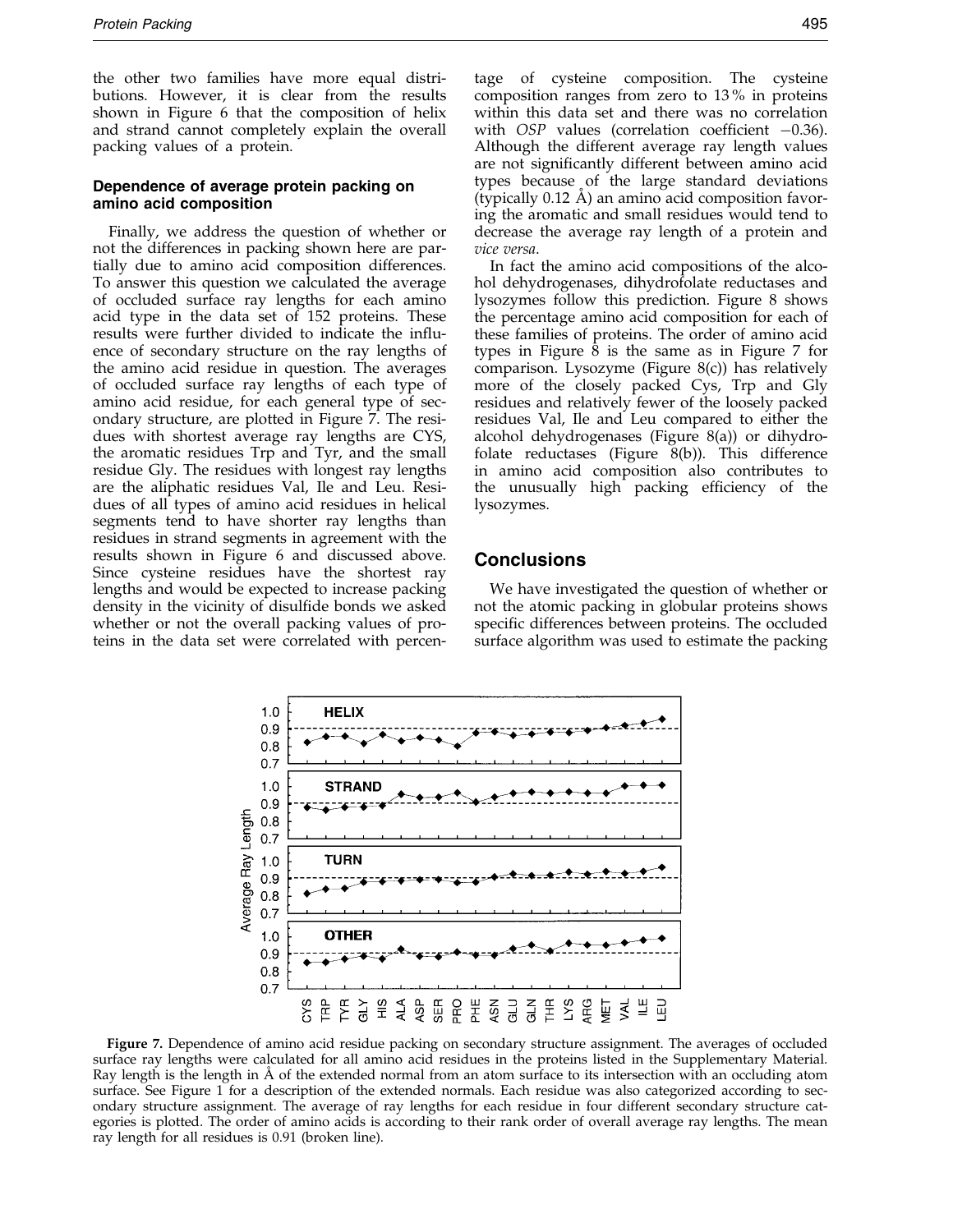of both buried residues and solvent-exposed residues. Occluded surface packing results for buried residues were consistent with Voronoi volume packing densities. We find that some proteins may have packing efficiencies that vary significantly from the average. The 20 % variation of packing efficiencies seen in a large data set of proteins is not completely due to statistical variation. Rather, specific protein types have specific packing that is determined by the protein size, composition of secondary structure and composition of amino acid residues. The functional significance of this differentiated packing remains to be elucidated. Specific packing efficiencies may correlate with the functions of different proteins. Calculation of packing values using a sensitive method such as described here, both for whole proteins and for individual segments of proteins, provides a new parameter with which to investigate these possible correlations. Future results in this direction may be useful for the prediction of protein function in structural genomic studies. More immediately, this result has ramifications for evaluation of protein models and modeling of protein structures. Quality assessments of packing in protein structures should include a consideration of various parameters including the packing of known homologous proteins. One would expect increased overall packing in large proteins, proteins with a high percentage of helix and proteins with a high percentage of aromatic and small residues and a low percentage of aliphatic residues. Furthermore, since protein packing is well conserved in protein families of similar structure, a protein structural model based on a homologous template structure should have the same overall packing as the template structure.



Figure 8. Amino acid composition of protein families. The average percent compositions of each amino acid type for (a) the alcohol dehydrogenases, (b) the dihydrofolate reductases and (c) the lysozymes listed in [Table 3](#page-7-0) are plotted. The order of amino acid residues is the same as in Figure 7 for comparison.

# Methods

#### Data sets

A data set of 152 non-homologous X-ray crystal protein structures of single chains with a resolution of  $\epsilon$  = 2.0 Å and an R factor of  $\epsilon$ =0.20 and containing all non-hydrogen atoms was used for the analysis of packing (Supplementary Material). The original list was obtained as described by [Hobohm](#page-10-0) & Sander (1994) from the PDB (Berstein et al., 1977) and culled to meet the all non-hydrogen atom criterion and to remove ASX or GLX amino acid residues or other non-standard amino acid residues and to remove membrane proteins. In the case of alternative conformations of residues only the first conformer (A) was used. HETATOM records and hydrogen atoms, if present, were not used in the packing analysis.

#### Packing analysis

An extension of the occluded surface algorithm [\(Pattabiram](#page-11-0)an et al., 1995) as described b[y DeDecker](#page-10-0) et al. (1996) was used for packing analysis. In brief, a molecular dot surface of each residue is calculated with a  $1.4 \text{ Å}$ probe using the MS program [\(Connolly,](#page-10-0) 1985). Dot density was chosen such that each dot represents approximately  $0.215 \text{ Å}^2$  of surface area. Higher dot densities did not significantly change the results of the occluded surface calculation but did significantly extend the computation time. A normal is extended radially from each dot until it either intersects the van der Waals surface of a neighboring atom or reaches a length of  $2.8\text{ Å}$  (the diameter of a water molecule). Occluded surface, OS, is that molecular surface area on the originating atom associated with normals that intersect with another atom surface as opposed to reaching the  $2.8$  Å limit. All other molecular surface area is considered non-occluded. The packing value, OSP for each residue is defined as:

$$
OSP = \frac{\sum_{\text{atom}}^{\text{res}} [OS_{\text{atom}} * \langle 1 - RL \rangle^{\text{atom}}]}{MS_{\text{res}}}
$$

where  $MS_{res}$  is total molecular surface of the residue (sum of occluded and non-occluded areas) and RL is the length of the extended normal divided by 2.8 Å. Division by the total molecular surface area normalizes the OSP value to account for various sizes of amino acid residues. The average occluded surface packing value (OSP) for a protein is simply the average of all residue OSP values for that protein.

As a baseline example, the maximum theoretical OSP value for spherical object packing is that obtained for a hexagonal array of closely packed spheres. For such an array of radius 1.4 Å spheres, the  $OSP$  is 0.79. This value represents an occluded surface area of 23.9  $\AA^2$ , a total surface area of 24.6  $A^2$  and an average ray length (extended normal) of  $0.36$  Å. The occluded surface area is slightly less than the total surface area because some extended normals are able to extend into void space for a distance greater than 2.8 Å.

Small probe contact dots were calculated using the program PROBE [\(Word](#page-11-0) et al., 1999). The program ACCESS [\(Lee & R](#page-11-0)ichards, 1971) was used with a probe size of  $1.4 \text{ Å}$  to calculate buried residues. Those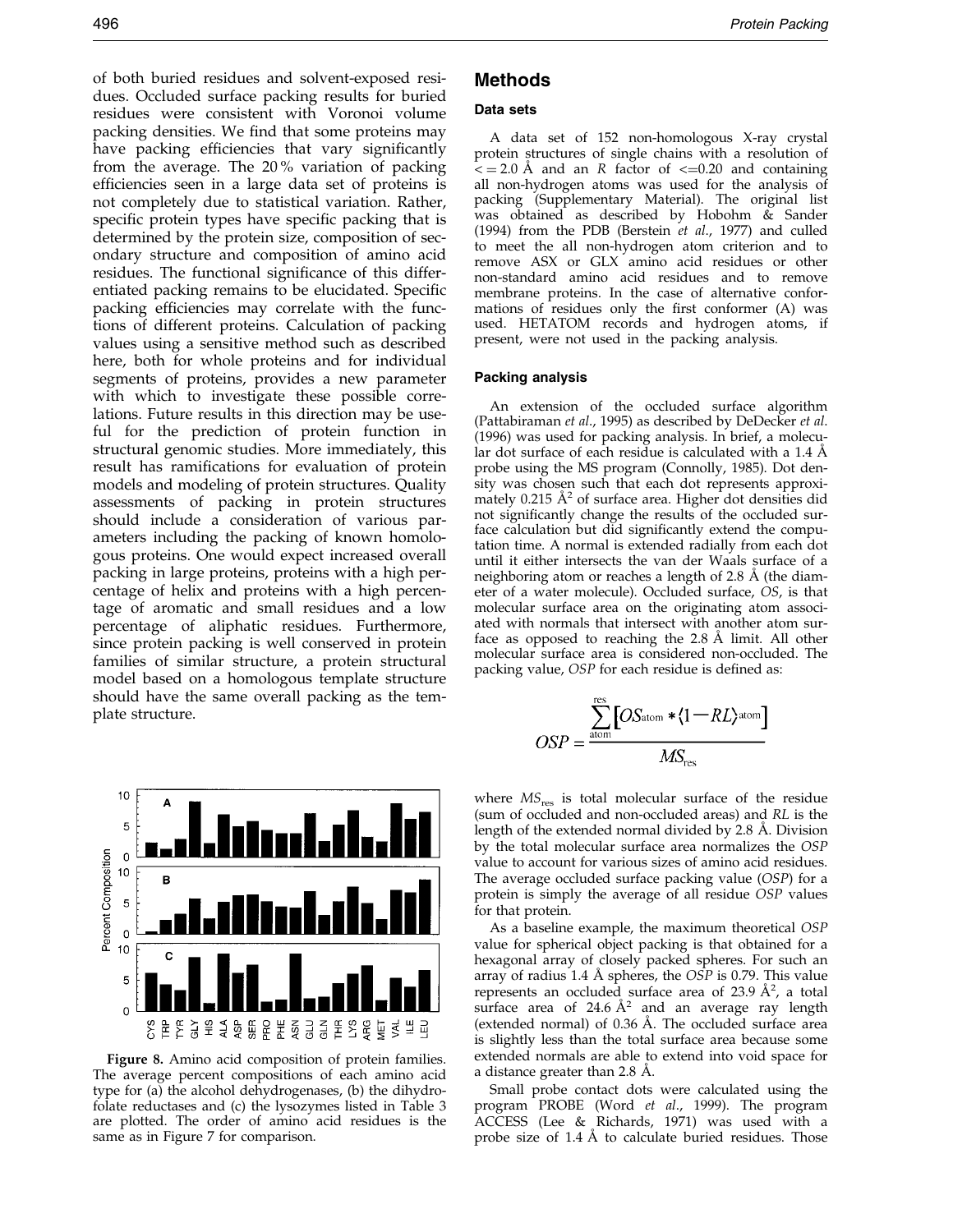<span id="page-10-0"></span>residues with zero solvent-accessible surface area were considered buried. Voronoi volumes were calculated using the program VOLUME [\(Richards,](#page-11-0) 1974) using the Richards method B for placing the inter-atomic planes. The van der Waals volumes were calculated using the MSROLL program (Connolly,1993) with a probe size of 1.4 A and atom radii given below. Voronoi volume vertices for Figure 1 were obtained using the program DUMP-POLYHEDRA (Gerstein et al., 1995). Secondary structure was calculated using the program DSSP (Kabsch & Sanders, 1983). The program XALIGN [\(Wishart](#page-11-0) et al., 1994) was used to calculate pair-wise sequence homology.

#### Atom radii

The atom radii used in the packing analysis are: C, 1.90 Å; N, 1.50 Å; O, 1.40 Å; S, 1.85 Å. The choice of van der Waals radii for analysis of protein structures is a difficult one. Lists of unified atomic radii for C N, O and S have been derived from inspection of small molecule crystal structures [\(Pauling,](#page-11-0) 1967; [Kitaigorod](#page-11-0)sky, 1973; [Rowland](#page-11-0) & Taylor, 1996; [Tsai](#page-11-0) et al., 1999) and protein structures [\(Li & Nu](#page-11-0)ssinov, 1998), from a consideration of liquid state properties (Bondi, 1964; Jorgensen et al., 1984), and from calculation of electron density contours at specific charge densities (Arteca, 1991). Many radii used in the analysis of protein structures have been derived from the original lists of [Pauling \(](#page-11-0)1967) or Bondi (1964) and vary by  $\sim 0.2$  Å (Lee & Richards, 1964; [Rashin, 1](#page-11-0)984; Word, 1999) although more recent protein simulation studies suggest that the effective radii may be larger (Jorgensen & Tirado-Rives, 1988). The radii used here are essentially the same as the original values published by [Pauling \(](#page-11-0)1967) for C, N, O and S. These radii are at the low end of the published range for unified atom radii. However, given the recent demon-stration by [Word](#page-11-0) et al. (1999) that most hydrogen atoms in high-resolution crystal structures are "interdigitated'' it is more appropriate to use these atom radii for the packing analysis described here. Most important, all calculations done here used the same atom radii list and therefore the conclusions made concerning comparisons within the data set of proteins are valid.

# Acknowledgments

This work was supported in part by a National Institutes of Health grant to F.M.R. (GM22778).

## References

- Abagyan, R. A. & Totrov, M. M. (1997). Contact area difference (CAD): a robust measure to evaluate accuracy of protein models. J. Mol. Biol. 268, 678- 685.
- Arteca, G. A., Grant, N. D. & Mezey, P. G. (1991). Variable atomic radii based on some approximate configurational invariance and transferability properties of the electron density. J. Comput. Chem. 12, 1198-1210.
- Bauer, A. & Beyer, A. (1994). An improved pair potential to recognize native protein folds. Proteins: Struct. Funct. Genet. 18, 254-261.
- Bernstein, F. C., Koetzle, T. F., Williams, G. J. B., Meyer, E. F., Brice, M. D., Rodgers, J. R., Kennard, O., Shimanouchi, T. & Tasumi, M. (1977). The Protein Data Bank: a computer-based archival file for macromolecular structures. J. Mol. Biol. 112, 535-542.
- Bondi, A. (1964). van der Waals volumes and radii. J. Phys. Chem. 68, 441-451.
- Brünger, A. T. (1992). X-PLOR, Version 3.1 Manual, Yale University, New Haven, CT.
- Carson, M. (1987). Ribbon models of macromolecules. J. Mol. Graph. 5, 103-106.
- Chothia, C. (1975). Structural invariants in protein folding. Nature, 254, 304-308.
- Colovos, C. & Yeates, T. O. (1993). Verification of protein structures: patterns of nonbonded atomic interactions. Protein Sci. 2, 1511-1519.
- Connolly, M. L. (1985). Computation of molecular volume. J. Am. Chem. Soc. 107, 1118-1124.
- Connolly, M. L. (1993). The molecular surface package. J. Mol. Graph. 11, 139-141.
- Dahiyat, B. I. & Mayo, S. L. (1997). Probing the role of packing specificity in protein design. Proc. Natl Acad. Sci. USA, 94, 10172-10177.
- DeDecker, B. S., O'Brien, R., Fleming, P. J., Geiger, J. H., Jackson, S. P. & Sigler, P. B. (1996). The crystal structure of a hyperthermophilic archaeal TATAbox binding protein. J. Mol. Biol. 264, 1072-1084.
- Dickerson, R. E., Goodsell, D. S. & Neidle, S. (1994). "...the tyranny of the lattice ...". Proc. Natl Acad. Sci. USA, 91, 3579-3583.
- Driessen, H., Haneef, M. I. J., Harris, G. W., Howlin, B., Khan, G. & Moss, D. S. (1989). RESTRAIN: restrained structure-factor least-squares refinement program for macromolecular structures. J. Appl. Crystallog. 22, 510-516.
- Finney, J. L. (1970). Random packings and the structure of simple liquids. I. The geometry of random close packing. Proc. Roy. Soc. ser. A, 319, 479-493.
- Finzel, B. C. (1987). Incorporation of fast Fourier transforms to speed restrained least-squares refinement of protein structures. Acta Crystallog. 20, 5355.
- Gerstein, M., Sonnhammer, E. L. & Chothia, C. (1994). Volume changes in protein evolution. J. Mol. Biol. 236, 1067-1078.
- Gerstein, M., Tsai, J. & Levitt, M. (1995). The volume of atoms on the protein surface: calculated from simulation, using voronoi polyhedra. J. Mol. Biol. 249, 955-966.
- Gregoret, L. M. & Cohen, F. E. (1990). Novel method for the rapid evaluation of packing in protein structures. J. Mol. Biol. 211, 959-974.
- Hobohm, U. & Sander, C. (1994). Enlarged representative set of protein structures. Protein Sci. 3, 522-524.
- Janin, J. & Rodier, F. (1995). Protein-protein interaction at crystal contacts. Proteins: Struct. Funct. Genet. 23, 580-587.
- Jorgensen, W. L. & Tirado-Rives, J. (1988). The OPLS potential functions for proteins. Energy minimizations for crystals of cyclic peptides and crambin. J. Am. Chem. Soc. 110, 1657-1666.
- Jorgensen, W. L., Madura, J. D. & Swenson, C. J. (1984). Optimized intermolecular potential functions for liquid hydrocarbons. J. Am. Chem. Soc. 106, 6638- 6646.
- Kabsch, W. & Sander, C. (1983). Dictionary of protein secondary structure: pattern recognition of hydrogen-bonded and geometrical features. Biopolymers, 22, 2577-2637.